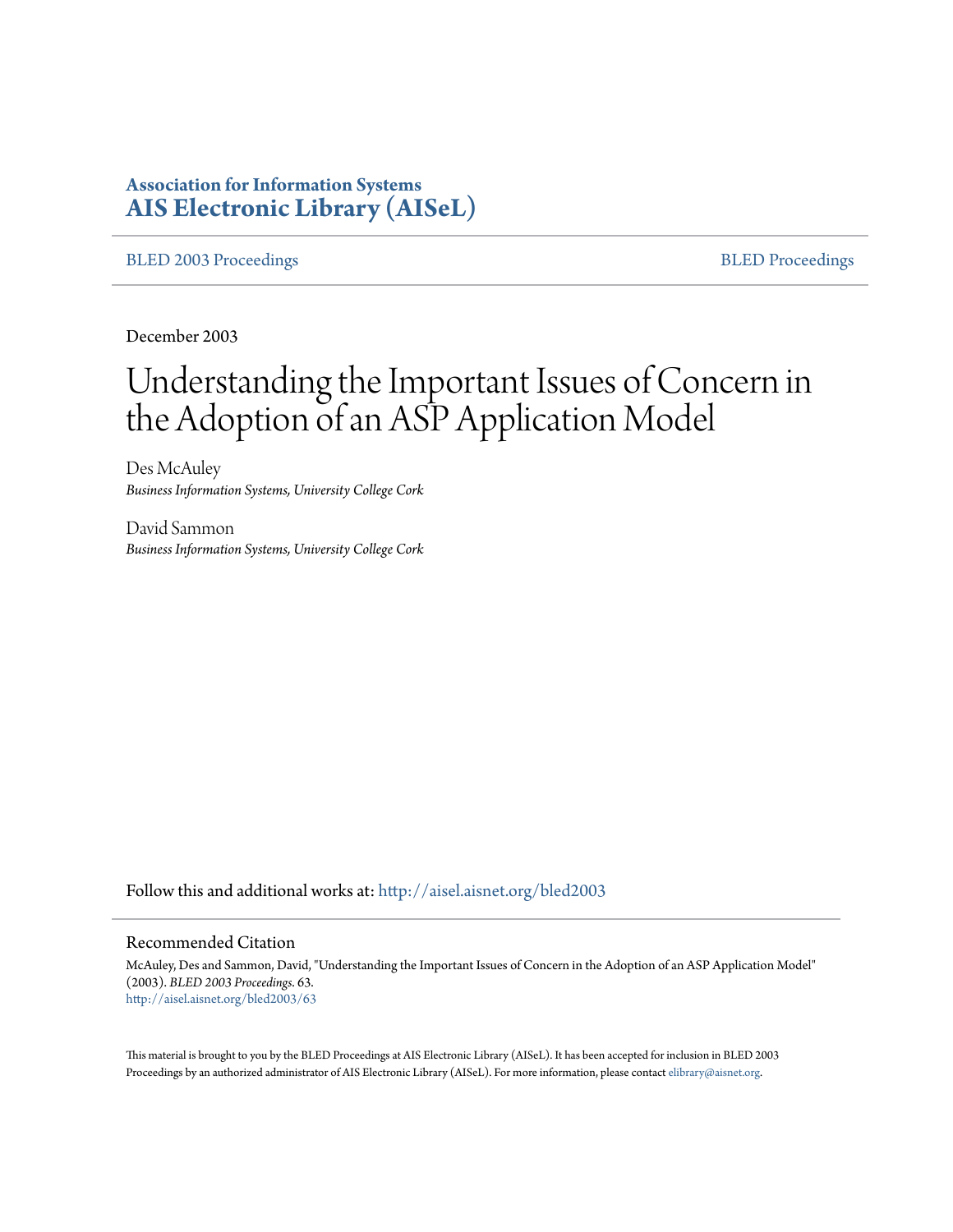## **16th Bled eCommerce Conference**

#### **eTransformation**

Bled, Slovenia, June 9 – 11, 2003

# **Understanding the Important Issues of Concern in the Adoption of an ASP Application Model**

#### **David Sammon, Des McAuley, Frederic Adam**

Business Information Systems, University College Cork, Ireland DSammon@afis.ucc.ie, FAdam@afis.ucc.ie

### **Abstract**

*The term Application Service Provider (ASP) emerged in 1998 and since then the ASP Model has experienced varying degrees of adoption success by organisations. A school of thought now exists that is further facilitating the growth of the ASP market. It highlights the move away from selling software (licensing model) to providing software services (rental model) for today's e-business climate, and in general, blurs the distinction between the software and services industry. Although, this represents a paradigm shift in application delivery, the market is still in an embryonic stage. With this in mind, organisations need to assess their suitability for ASP Model adoption and ASPs should understand the client's important issues of concern, to facilitate future growth in the market. Therefore, the objective of this paper is to lay the foundations for an ASP Adoption (ASPA) Model through presenting a synthesis of the important issues of concern, focusing on technical/business drivers, benefits of adoption, barriers to adoption, and future trends in the ASP market.* 

#### **1. Introduction**

Application Service Providers have been in existence since the 1970's in the form of service bureaus (Turban et al, 2003). Throughout that period, the options for application outsourcing was limited, with few types of software that business could rent (McKie, 1999). Buying and maintaining IT was practised mainly by large enterprises, while Small to Medium sized Enterprises (SMEs), unable to afford the high expense of buying and maintaining IT, rented application services from a service bureau at affordable prices. By the late 1980's, with a significant drop in the cost-performance ratio of hardware, the need for application services seemed to decrease and most service bureaus disappeared. Against this background, the ASP concept was born in 1998 (Greengard, 2000), and a market was created for an entirely new business model for software: renting access to core applications over the Internet. This market emerged as dot.com mania was at its peak of inflated expectation and nearing implosion, and the market for large-scale integrated enterprise systems implementation was nearing saturation. As a result, pureplay software companies (e.g. salesforce.com) and restructuring B2B verticals (e.g.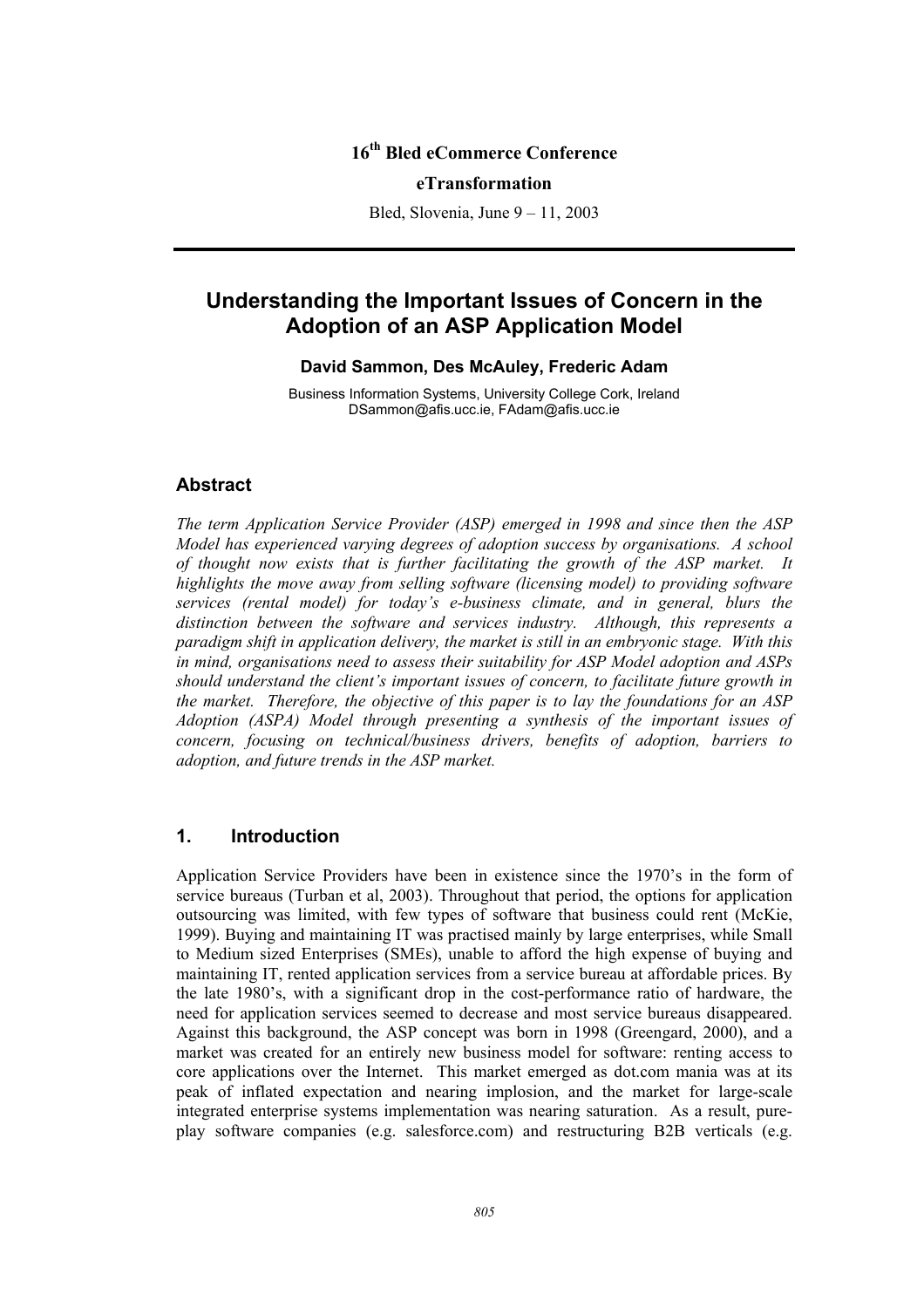echemicals.com), and established enterprise systems vendors (e.g. JBOPS $<sup>1</sup>$ ) scrambled</sup> for a portion of what seemed like a potentially 'lucrative pie', termed the Application Service Provider (ASP) market.

Although the ASP market is still in its infancy, experts predict that it will soon become a multi-billion dollar industry, fuelled largely by SMEs looking to cash in on the Internet driven 'e-conomy'. Despite the fact that only 20 of the original 480 ASPs are expected to still be in business by 2004, the fact remains that the percentage of commerce via the web will grow rapidly. Furthermore, reports estimate that the total ASP market will be worth between \$7.7 Billion in 2004 to \$16.1Billion by 2005.

# **2. ASP Adoption**

The use of the ASP Model is proving to be an efficient and attractive alternative for organisations that may be unwilling to plunge huge sums into large-scale Information Technology (IT) investments (Piranfar and Safarzadeh., 2001; Cherry Tree, 1999; Kakabadse et al., 2001). For example, even through the hardware cost-performance ratio continues to drop, overall IT related costs are still spiralling and organisations, especially SMEs, find the complexity and cost of adopting IT, to be beyond their means. Although the term ASP 'went out of style a couple of years ago', it now appears to be re-emerging, and the ASP Model is 'picking up steam' (Margulius, 2003). The ASP 'rebirth' is been driven by, big vendors (IBM, Oracle, SAP) support of the model; with tight budgets, organisations are considering a cheap, low risk alternative to large purchasing decisions; organisations disappointments with packaged software deployment costs and delays; and growth in demand for extended enterprise applications (Margulius, 2003).



*Figure 1: ASP Generations and Relationship Structure* 

l

<sup>&</sup>lt;sup>1</sup> JBOPS – a term used to describe the following vendors collectively (JD Edwards, Baan, Oracle, Peoplesoft, SAP).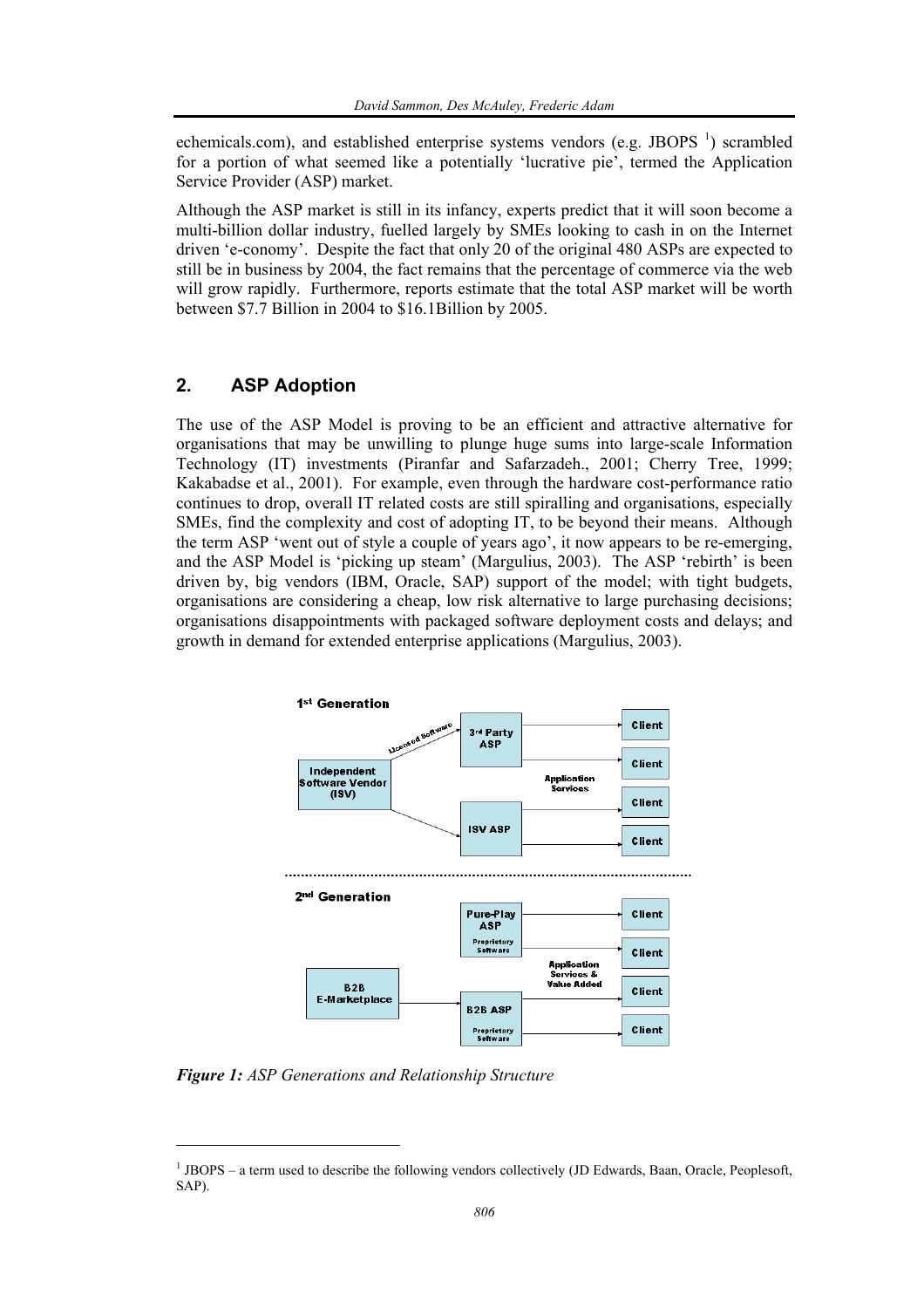Figure 1 illustrates the multiple variations of the fundamental 'one-to-many' ASP relationship structure that exists between the ASP and the client. However, there is no clear definition for ASP (Haber, 2001), due to the constantly evolving market and the vast array of providers in existence. Therefore, for the purpose of this study the researchers conclude that the ASP Model can be understood as an ASP providing a subscriptionbased contractual service offering to deploy, host and manage a client application over the internet.

According to the Meta Group (2000) there are four types of ASP Application Model, as follows: Messaging ASP, Business Process ASP, ERP/CRM ASP, E-Commerce ASP. Furthermore, as illustrated in Figure 1, there are two generations of ASP Model in existence. The second generation have organically developed proprietary software specific to the internet, encapsulating a hosted services methodology, however, the first generation, in direct contrast, use third party software from ISVs, whose software was not initially designed for the internet. However, it is the newly emerging second generation ASPs which appear to be gaining substantial customer momentum (Cherry Tree, 2000). All of these ASPs differ in terms of the services on offer, as illustrated in Table 1. For the purpose of clarity within this study, the researchers refer to the ASP Model to mean an approach to application delivery and ASP Application Model to mean the type of application adopted by a client using the ASP Model.

| <b>ASP Type</b>             | <b>Application Description</b>                                                             |
|-----------------------------|--------------------------------------------------------------------------------------------|
| Messaging ASP               | Applications used as transmission methods and personal applications                        |
| <b>Business Process ASP</b> | Applications that cover an entire business process – process data for<br>core competencies |
| <b>ERP/CRM ASP</b>          | Applications that offer all enterprise package functionality                               |
| E-Commerce ASP              | All web based solutions such as web publishing, web site hosting,<br>shop systems          |

*Table 1: Types of ASP Application Model* 

| <b>Table 2:</b> Technical and Business Drivers of ASP Adoption |  |  |  |
|----------------------------------------------------------------|--|--|--|
|----------------------------------------------------------------|--|--|--|

| <b>Technical Drivers</b>                                               | <b>Reference</b>                                                                                                                                        |
|------------------------------------------------------------------------|---------------------------------------------------------------------------------------------------------------------------------------------------------|
| Shortage of Skilled IT Labour                                          | (Cherry Tree, 1999) (Piranfar and Safarzadeh,<br>2001) (Dewire, 2001 (Chen and Gant, 2001)<br>(Collins, 2001) (Kakabadse et al., 2001) (Brown,<br>2001) |
| Utilisation of Emerging Technologies and<br>Best of Breed Applications | (Dewire, 2001) (Breathnach, 2000)                                                                                                                       |
| Easier Implementation                                                  | (Romeo, 2001) (Koch, 2000)                                                                                                                              |
| Scalability of Services – Multiple Locations                           | (Kakabadse et al., 2001) (Dewire, 2001)                                                                                                                 |
| <b>Business Drivers</b>                                                | <b>Reference</b>                                                                                                                                        |
| Companies can Outsource Applications to<br>Focus on Core Competencies  | (Kakabadse <i>et al.</i> , 2001) (Collins, 2001)                                                                                                        |
| Minimise the Total Cost of Ownership<br>(TCO)                          | (Dewire, 2001) (Cherry Tree, 1999) (Adam $\&$<br>O'Doherty, 2000) (Kakabadse et al., 2001)                                                              |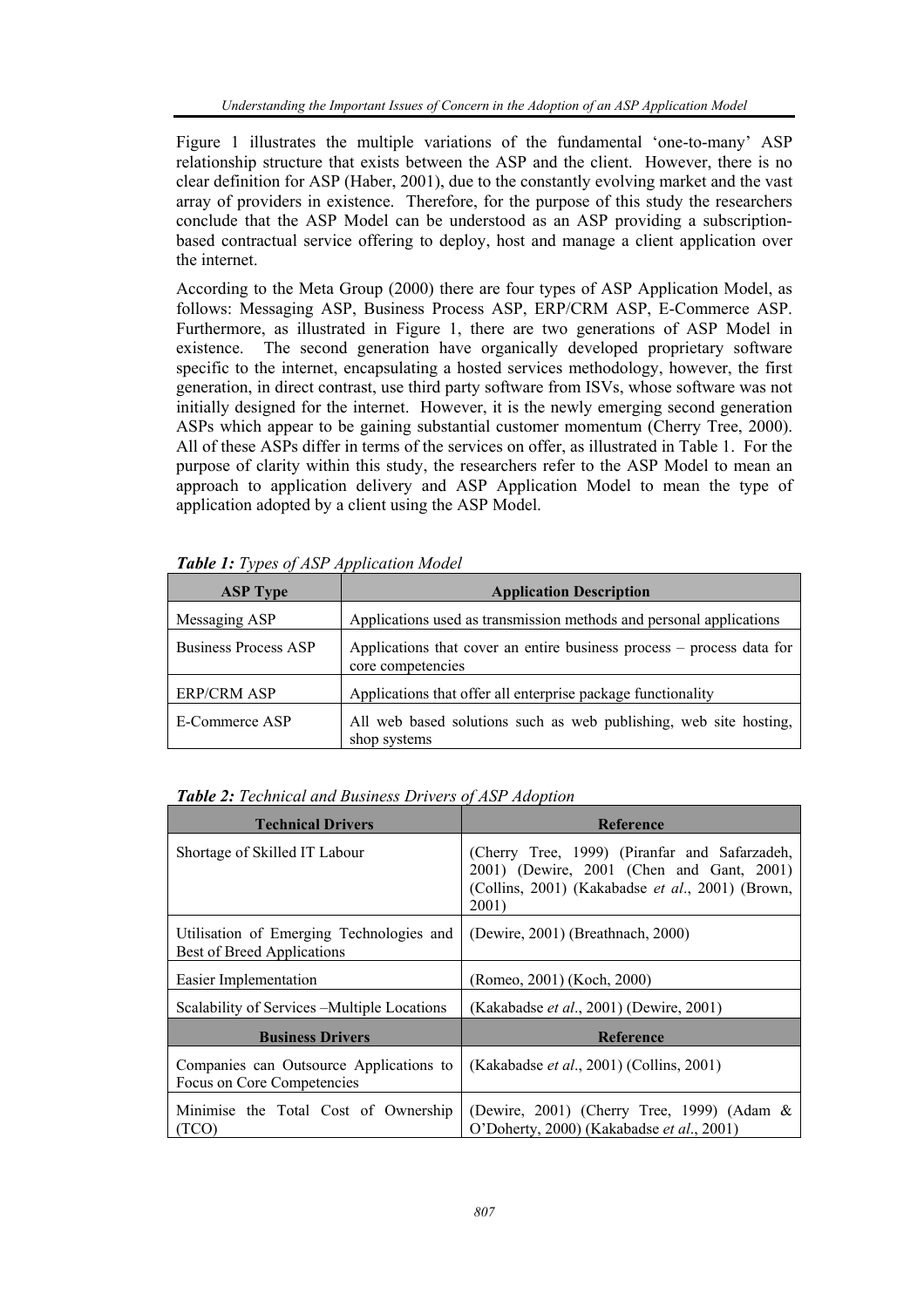There are a number of technical and business drivers cited in academic and trade literature, which influence the adoption of an ASP Application Model, as listed in Table 2.

However, despite these drivers and the possible benefits derived for the adoption of an ASP Application Model, a number of barriers to adoption exist. These include issues like Customisation, Security, Bandwidth, Integration, and Backup Service and Support (Cherry Tree, 1999; Davenport, 1999; Torode and Hagendorf, 2000; Brown and Karamouzis, 2001; Chen and Gant, 2001; Collins, 2001; Dewire, 2001; Hill, 2001; Kakabadse et al., 2001; Piranfar and Safarzadeh, 2001). As a result of the trade-off between the benefits and barriers, organisations should assess their readiness and suitability for the adoption of an ASP Application Model.

# **3. The Research Approach**

As a result of the recent emergence of ASPs to the area of IS, comprehensive and indepth research has not yet been undertaken. Since 1998, the ASP Model has not 'set the world on fire' as different problems and issues emerged (Cherry Tree, 2000). Therefore, the objective of this study is to identify the important issues of concern surrounding the adoption of an ASP Application Model and highlight current and future trends in the market. To satisfy this research objective, research questions were formulated to establish why exactly organisations are adopting and using an ASP Application Model, what the expected benefits are, and where the possible current and future problems may exist. As a result, the findings of this study suggest that organisations contemplating adopting an ASP Application Model are highlighting important issues around the drivers and barriers to adoption and the future structure of the ASP Model. The research gathered as part of this study is captured and presented in the ASP Adoption (ASPA) Model.

Due to the exploratory nature of the study, a multiple case study research design was chosen. The rationale used was that the ASP Model is a completely new way of delivering and implementing software applications to organisations and experienced users of the ASP Model would have the implementation experience necessary to be able to explain the issues that they consider critical to the successful adoption of an ASP Application Model. The comparison of these issues across different organisations would lead to the foundation of the ASP Adoption (ASPA) Model. The case study approach is considered appropriate as it allows the researchers to probe the relationship between adoption variables and implementation in more depth than other research methods. The four organisations studied were purposefully chosen to provide a breadth of implementation experience. However, the biggest problem experienced by the researchers was selecting organisations who had adopted an ASP Application Model, due in no small part to the fact that the ASP market is in its infancy. For example, the rate of adoption of the ASP Model by Irish indigenous and multi-national subsidiary organisations is extremely low. Although these organisations represent a minority of industrial sectors, (an issue which is currently being addressed by further studies), the researchers believe that the collective experiences of the adopting organisations is sufficient ground to lay the foundations for the proposed ASP Adoption (ASPA) Model.

The primary data collection methods used for the study were semi-structured interviews, with key decision makers (regarding the ASP Application Model adoption), and document analysis. The decision makers were interviewed over a six-month period in early 2002. Each interview was semi-structured to facilitate an examination of the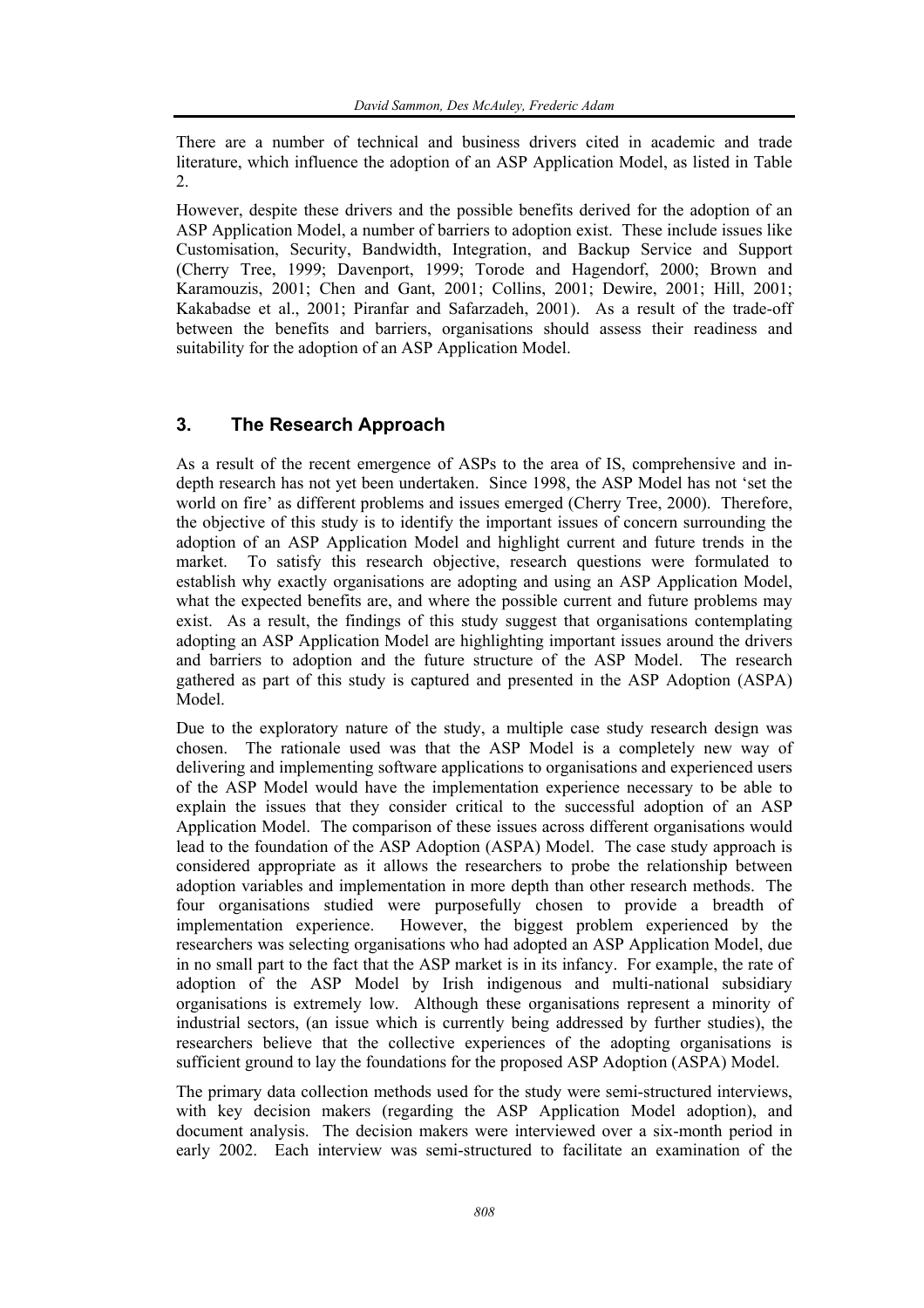organisations experiences in relation to the issues identified, as well as a consideration of other aspects of the organisations ASP initiative.

### **4. The ASP Clients Studied**

This section introduces the four organisations that have adopted an ASP Application Model. Each company is introduced, giving a brief description of their characteristics within the industry in which they compete. Their individual reasons for adopting an ASP Application Model are also outlined. Table 3 describes the characteristics of the four organisations (ASP users) that have been studied. The case descriptions are structured along six dimensions (ASP Application Model, Industry, In-House IT Expertise, Total Staff, User Volume, and Main Adoption Drivers) to provide an insight into the similarities and differences between the cases and highlight several trends with regard to their adoption of the specific ASP Application Model.

| <b>Dimensions</b><br>Company<br><b>Name</b> | <b>ASP</b><br><b>Application</b><br><b>Model</b> | Industry          | <b>In-House</b><br>m<br><b>Expertise</b> | <b>Total</b><br><b>Staff</b> | <b>User Volume</b>        | <b>Main Adoption</b><br><b>Drivers</b>                           |
|---------------------------------------------|--------------------------------------------------|-------------------|------------------------------------------|------------------------------|---------------------------|------------------------------------------------------------------|
| <b>Beacon</b>                               | <b>Business</b><br><b>Process</b>                | Travel            | Low                                      | $60$ in $7$<br>sites         | AI.                       | <b>Multiple Locations</b><br><b>Strategic Focus</b>              |
| <b>Marrakech</b>                            | ERP/CRM                                          | B2B<br>E-Commerce | High                                     | $300 \text{ in } 4$<br>sites | 30 staff                  | Multiple Locations<br>Paperless Workplace<br>One Standard System |
| <b>Buzzgolf</b>                             | E-Commerce                                       | Golf              | High                                     | 6 in 1 site                  | 3 staff, 300<br>retailers | Multiple<br>Locations<br>Low Cost                                |
| <b>OUMAS</b>                                | ERP/CRM                                          | Software          | High                                     | 180 in 5<br>sites            | 40 staff                  | <b>Multiple Locations</b><br>Low Cost                            |

*Table 3: ASP Client Characteristics* 

#### *4.1 Beacon*

Formerly known as West Cork Travel World Choice, Beacon has 7 offices in Ireland based in Clonakilty, Bantry, Cork, Skibbereen, Dún Laoighre, Limerick and Shannon. According to the business goal:

*Beacon was formed in 1966 and is one of the leading Irish travel companies for corporate and leisure travel (www.beacontravel.ie)* 

In total Beacon Travel World Choice employs 60 staff and has no IT specialist in-house as it has outsourced all of its IT systems. In early 2000 the decision was made to look at new ways of running their I.T. network. Previously, the IT systems in place were run by Galileo who were leading experts in online travel booking and ticket purchasing. If all of the offices wanted to log into the Galileo system, which was the corporate booking system for buying tickets, they had their own connection to the system. What Beacon required was a giant database of travel agents and airlines with the airlines providing their seat availability and Beacon accessing the database with a view to finding that information. The fact that Beacon was considering expanding and acquiring new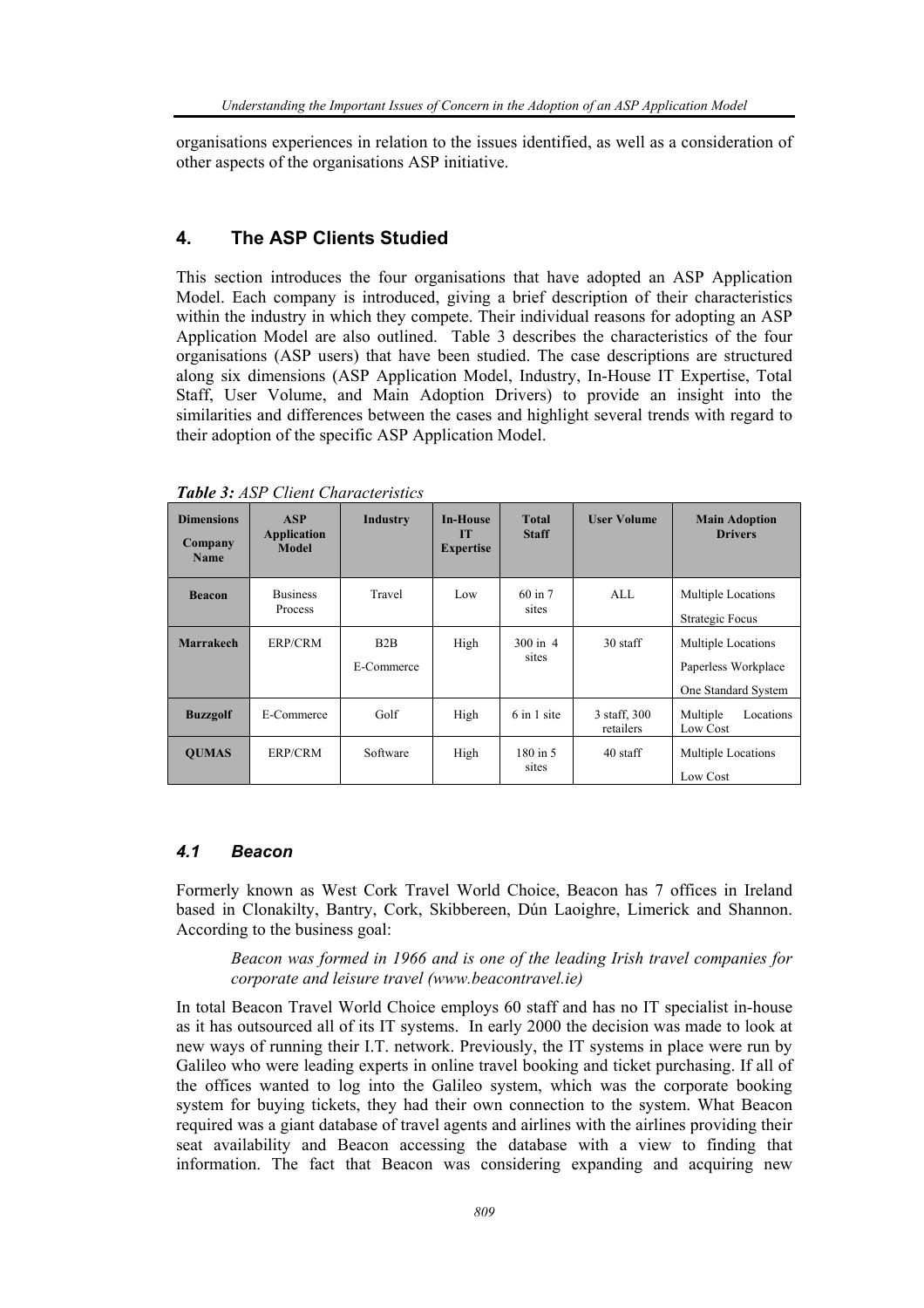businesses countrywide meant that a new IT system had to be compatible to widespread requirements such as multiple user access.

Management made the decision to outsource their IT infrastructure to enable them to focus on core strategic issues. They looked at other travel industry solution providers but opted for the Amadeus solution, operating out of Germany. Cap Gemini Ernst & Young (CGEY), IT Services and Management Consultants, were involved in several areas of the ASP implementation. CGEY helped Beacon in selecting most of the applications, projectmanaged the implementation of the infrastructure and managed the network.

### *4.2 Marrakech*

Marrakech was founded in Dublin, in December 1998. The company currently employs over 300 people and their Corporate Headquarters are in Dublin, with offices also in London, Mexico City and Buenos Aires. Marrakech provides a web-portal for Business-To-Business (B2B) transactions between buyers and sellers. According to their mission statement:

*Marrakech enables companies to reduce costs continuously by streamlining and connecting business processes across trading partners (www.marrakech.com)* 

In the Dublin office there is a total of 125 staff; 40 in Sales and Marketing, 15 in Administration and approximately 80 concentrating on IT. Marrakech is a very IT literate organisation and there is an expectation that all of the staff would have a technological outlook on developments. For a number of reasons Marrakech decided in March 2000, that they needed to implement an integrated system for their HR and Finance departments which spanned several countries with numerous payrolls, numerous locations and multiple currencies that were changing daily. Company culture dictated that they should attempt to work in a paperless environment as much as possible. They decided to go for the SAP modules in HR and Finance using the ASP model, which was being supplied by the ASP provider, I-Fusion. SAP was a market leader and other alternatives were unproven. Most of their customers used SAP so they were keen to harmonise their system with that of their customers.

Marrakech also felt that using SAP boosted their reputation. The implementation was straightforward and mainly trouble-free. Most of the technological and telecommunication requirements were already in-house due to the nature of Marrakech's business. The whole project took about 3 months but it was not carried out continuously.

## *4.3 Buzzgolf*

BuzzGolf was launched in June 2000. Based in Wicklow Town, it claims to be the leading (and first) European provider of Internet-based e-commerce solutions for the golf industry. According to their business goal:

*Buzzgolf provides a range of on-line services for all members of the European Golf Community. This includes: Manufacturers, Distributors, Retailers, Golf Pro's, Green Keepers and Club Secretaries through to the amateur Golfer (www.buzzgolf.com)* 

At present there are 6 employees at Buzzgolf; 3 IT, 2 Sales and 1 Administration. Buzzgolf offers buyers (retail outlets, professional shops, greens keepers, and clubhouse mangers) and suppliers a cost efficient technology platform, which streamlines the ordering process and supports intelligent communication. It was decided that a web-based ASP solution would be very cost-efficient for procuring business because there are so many small businesses remotely located. The ASP provider, Softco, had already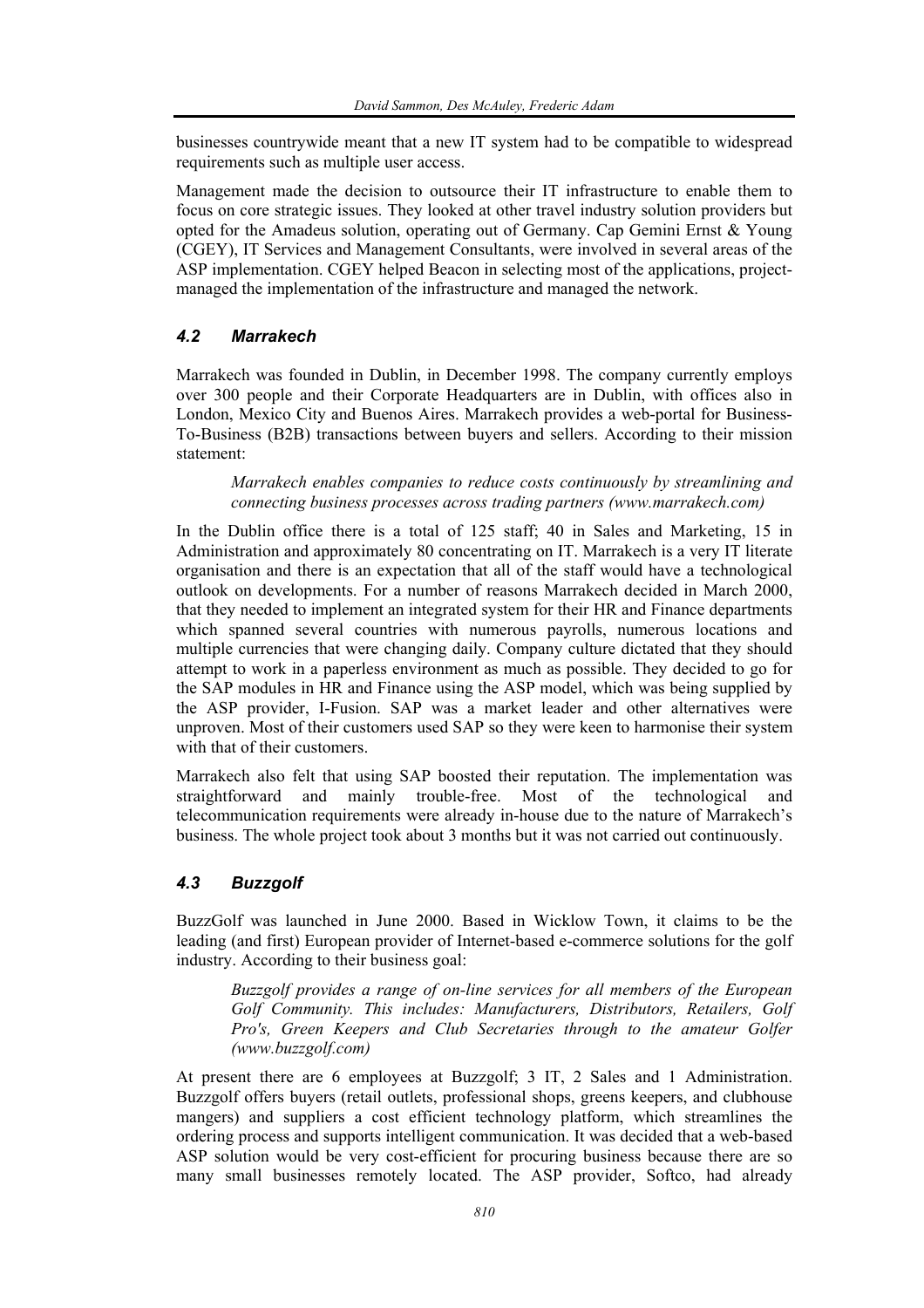developed a product for the print industry called Printorigin.com that creates an online buying environment and allows buyers to aggregate all of their suppliers' offerings in a single product catalogue. Buzzgolf tapped into this product, customised it, marketed their idea to the golf industry and used Softco's ASP service to develop and host Buzzgolfs product. Buzzgolf looked at other solution providers like Ariba and Commerce-One but these were based on a traditional in-house implementation and the costs were enormous compared to Softco's model.

Buzzgolf started researching the Golf industry doing a root and branch review of how the golf industry worked. By January 2002, Buzzgolf had successfully completed a threemonth retail pilot scheme involving a live test of the Buzzgolf order management system. As part of the pilot scheme Buzzgolf invited a cross section of retailers within the golf industry to view their suppliers' catalogues and deliver orders using the technology. The pilot scheme involved 12 of the leading suppliers and the 2nd biggest buying group in the UK.

## *4.4 QUMAS*

QUMAS is one of the leading providers of Enterprise Compliance Management Solutions for the Life Sciences industry, such as pharmaceuticals, biotechnology and the medical devices. Using advanced technology and regulatory domain expertise, they devise electronic solutions to help companies manage and control large volumes of documentation in compliance with regulations to deliver U.S. FDA (Food and Drugs Authority), EMEA (European Agency for the Evaluation of Medicinal Products) and ISO-related best practises. According to their mission statement, QUMAS are:

*Dedicated to the design and development of Enterprise Compliance Management solutions for companies in regulated industries (www.qumas.com)* 

QUMAS is a young company, which was formed in 1996 but has received several honours, including recognition as one of the fastest-growing technology companies in the Deloitte and Touche Technology Fast 50 Awards for 2002.

QUMAS is based in Cork, with US headquarters in New Jersey and additional offices in Chicago, Philadelphia and San Francisco. In June 2001, QUMAS decided that they needed a CRM application to help them manage their expanding array of customers. QUMAS did consider using the traditional desktop implementation such as Siebel's CRM offering but the up-front costs and the consultant's fees were too exorbitant. After assessing many different options it was decided that a web-based application would be the best solution as their offices were spread across America and one in Ireland. QUMAS looked at two ASP solutions provided by Salesforce.com and E-ware. Salesforce.com was selected primarily because of their greater experience and track record compared to E-ware. After three weeks implementing the system, QUMAS went live in September 2001.

# **5. Important Issues of Concern in the Adoption of an ASP Application Model**

This section presents the main technical and business drivers that organisations examined in relation to the adoption of an ASP Application Model. For each organisation a rating is assigned for the perceived importance (Not Important [NI], Important [I], Very Important [VI]) of the driver to the adoption of an ASP Application Model.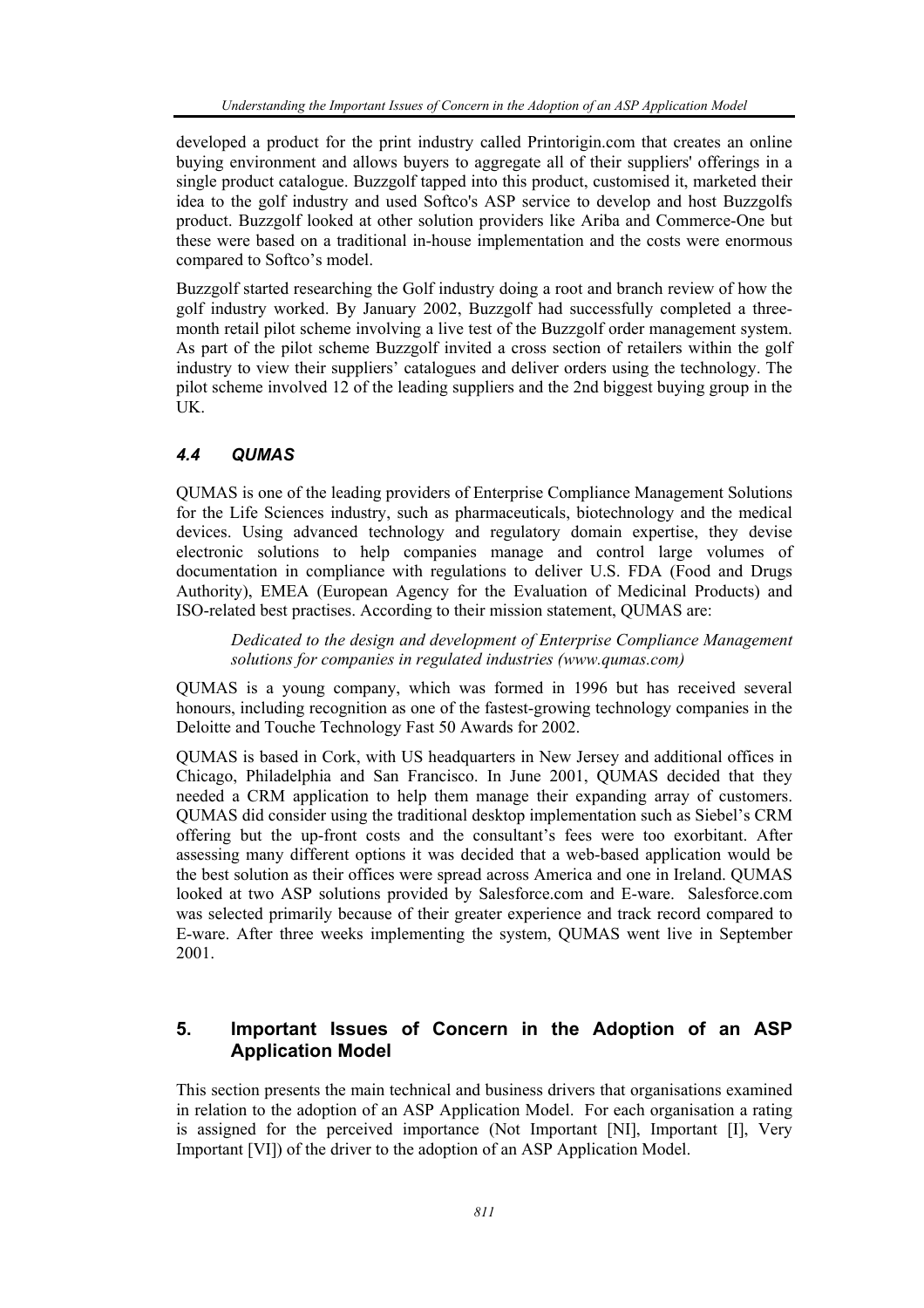| <b>Technical</b><br><b>Driver</b> | <b>Marrakech</b>        | <b>Buzzgolf</b>             | <b>QUMAS</b>                   | <b>Beacon</b>                     |
|-----------------------------------|-------------------------|-----------------------------|--------------------------------|-----------------------------------|
| <b>Shortage</b><br>of Skilled     |                         |                             |                                | VI                                |
| IT $\&$                           | In a previous in-       | It is a very small          | Qumas did not                  | Even though                       |
| <b>Less Staff</b>                 | house<br>implementation | company with 6<br>staff. If | have to employ<br>any extra IT | Beacon have 60<br>full-time staff |
|                                   | Marrakech had           | Buzzgolf used               | Staff, plus the                | they do not have                  |
|                                   | to employ 2 full-       | any other model             | ASP Model does                 | one IT specialist                 |
|                                   | time support            | then more staff             | not take anytime               | employed, as all                  |
|                                   | staff. With the         | (mainly IT staff)           | away from the                  | of the IT is                      |
|                                   | ASP Model,              | would need to               | companies IT                   | outsourced                        |
|                                   | Marrakech didn't        | have been                   | staff                          |                                   |
|                                   | have to do this         | employed                    |                                |                                   |

#### *5.1 Shortage of Skilled IT & Less Staff*

The fact that less staff is required and more importantly less IT staff is required with the adoption of an ASP Application Model, was identified as an important driver for three of the four organisations studied and very important in the case of Beacon. This is interesting in light of the fact that Beacon has low in-house IT expertise compared to the other organisations studied. Although Beacon have no need for I.T. staff, they were able to reduce their existing accounting staff by two as a direct result of adopting an ASP Application Model.

#### *5.2 Easier Implementation*

| <b>Technical Driver</b> | <b>Marrakech</b> | <b>Buzzgolf</b> | <b>OUMAS</b> | <b>Beacon</b> |
|-------------------------|------------------|-----------------|--------------|---------------|
| Easier                  |                  | NI              | Nl           |               |
| Implementation          | 3 months         | 12 months       | 3 weeks      | 6 months      |

From an analysis of existing literature, a short implementation period is an important factor in adopting an ASP Application Model, however, two of the organisations studied indicated that while implementation via the ASP Model was preferable to an in-house software project, it was not the main driver. For example, Buzzgolf had a 12 month implementation, but, the complexity of their implementation was expected as they were designing a new system from scratch, even though it was based on the pre-existing Softco 'PrintOrigin' product. Buzzgolfs Managing Director describes their attitude to the implementation:

*we knew that it would take that length of time. It was something that we had budgeted for and planned* 

In the case of Marrakech, the short implementation period was important. A low level of project complexity was their number one driving factor, as they had already implemented a Siebel CRM system in the 'traditional' manner and found it extremely complex and expensive. Marrakech had to purchase the software, which was a six-figure sum, had to factor in the cost of two full-time support people, hardware, expensive consultants to configure the system, and also monitor the network. To highlight the major differences in complexity and cost between a traditional CRM project implementation and the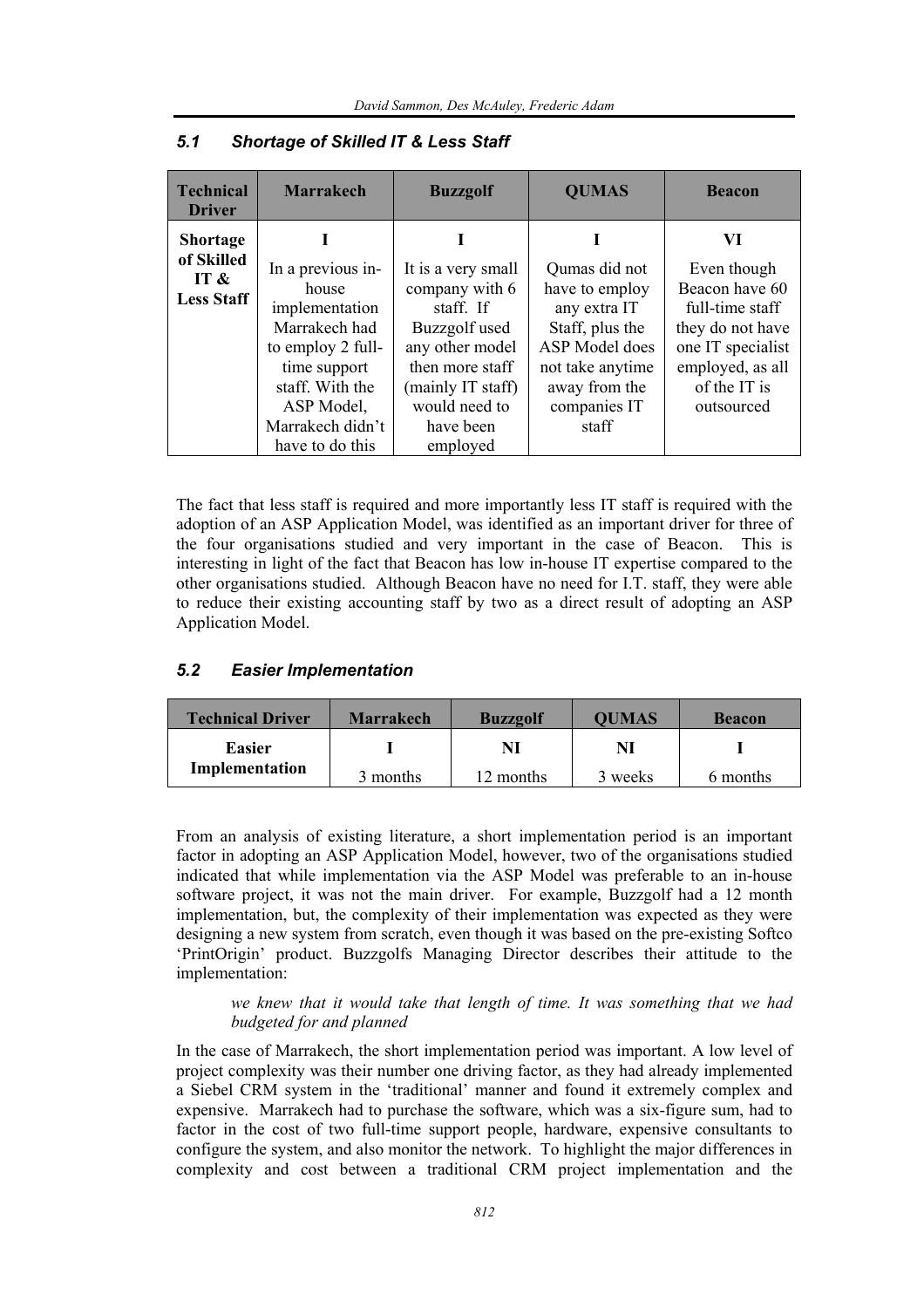implementation of CRM through the ASP Model, we compare the experiences of Marrakech and QUMAS, as illustrated in Table 4. Although Marrakech is using the ASP Model for their HR applications, they used a traditional style implementation for their CRM application, whereas QUMAS used the ASP Model, provided by Salesforce.com. These comparisons reiterate the fact that savings of greater than 90% can be achieved from implementing a solution through the ASP Model.

|                                          | Marrakech                  | <b>OUMAS</b>                             |
|------------------------------------------|----------------------------|------------------------------------------|
| <b>Implementation Type</b>               | Traditional Implementation | ASP Model                                |
| <b>Application module</b>                | Siebel CRM                 | Salesforce.com Enterprise CRM<br>Edition |
| <b>Software License Costs</b>            | "6 Figure Sum"*            | N/A                                      |
| <b>IT Personnel Support</b>              | 2                          |                                          |
| <b>IT Infrastructure Costs</b>           | Yes                        | No                                       |
| <b>Consultants</b>                       | Yes                        | No                                       |
| <b>Project Implementation Time Scale</b> | 12-16 Weeks                | 2-6 Weeks                                |

*Table 4: Comparison of CRM Traditional/ASP Application Implementation* 

*\*- Quote by Marketing Productions Manager at Marrakech* 

## *5.3 Scalability of Services- Multiple Locations*

| <b>Technical</b><br><b>Driver</b> | <b>Marrakech</b>  | <b>Buzzgolf</b>    | <b>QUMAS</b>  | <b>Beacon</b>  |
|-----------------------------------|-------------------|--------------------|---------------|----------------|
| <b>Scalability of</b>             | VI                | VI                 | VI            | VI             |
| <b>Services</b>                   | Marrakech's       | Buzzgolf is        | QUMAS have    | Beacon have    |
|                                   | system is         | expecting to be    | 5 sites       | 7 sites        |
|                                   | accessible from   | accessible to      | between the   | dispersed      |
|                                   | their 4 sites     | Europe's $4,000$   | US and        | throughout     |
|                                   | Dublin, London,   | golf professionals | Ireland with  | Ireland, all   |
|                                   | Mexico City and   | and retailers and  | all users     | working off    |
|                                   | Buenos Aires and  | $6,000$ golf       | accessing the | the one        |
|                                   | helps unite       | courses            | single,       | central system |
|                                   | multiple          |                    | centrally     |                |
|                                   | currencies and    |                    | based web-    |                |
|                                   | multiple payrolls |                    | application   |                |

The experience of the four organisations studied has overwhelmingly demonstrated that the scalability of services and applications is a prominent factor in the adoption of an ASP Application Model. One of the main benefits of adopting the ASP Application Model is the flexibility afforded to the organisational users, who can log into the system irrespective of their location.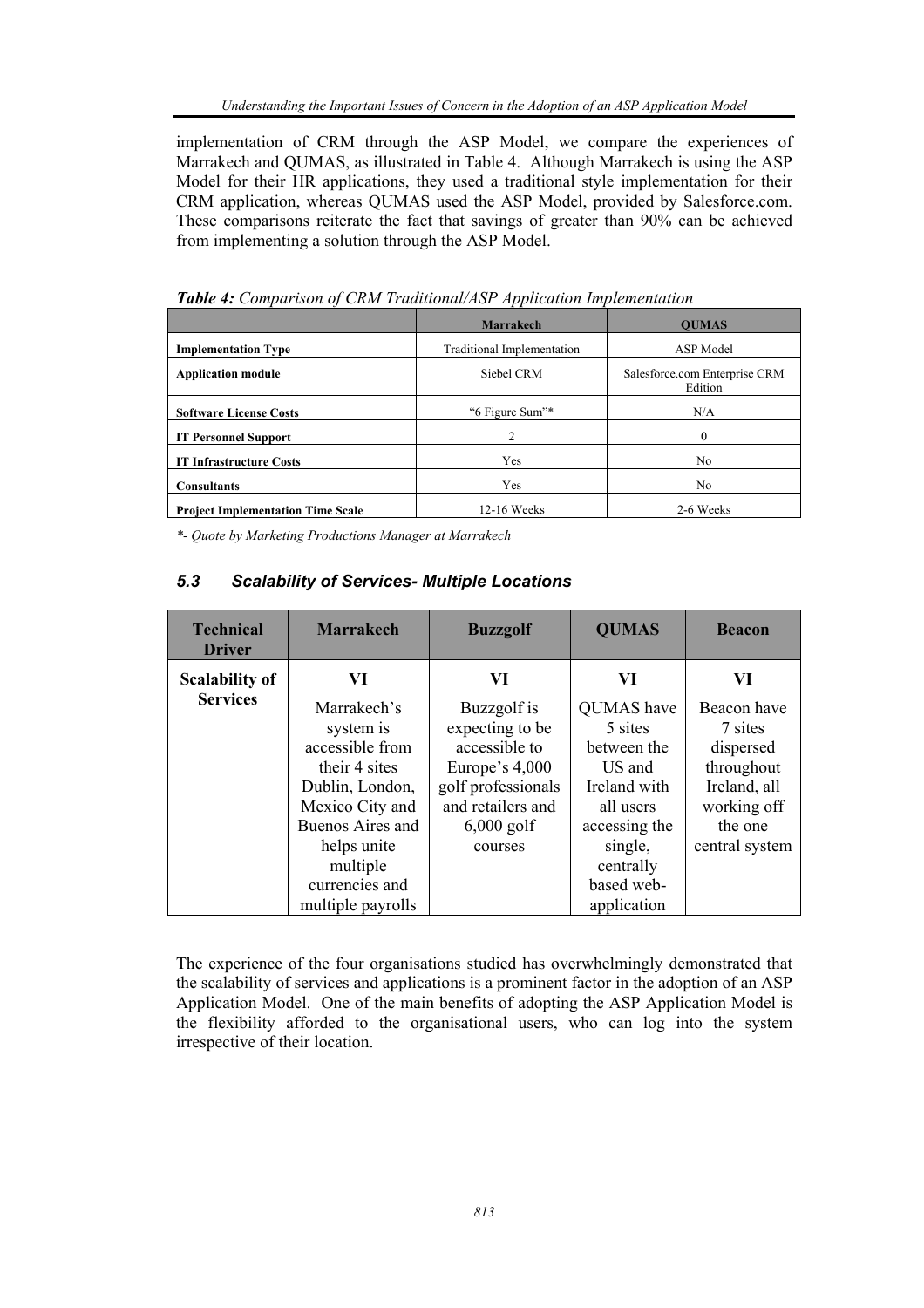| <b>Business</b><br><b>Driver</b>                              | <b>Marrakech</b>                                                                                                                                                                                    | <b>Buzzgolf</b>                                                                                                                                                  | <b>QUMAS</b>                                                                                                       | <b>Beacon</b>                                                                                                                                                             |
|---------------------------------------------------------------|-----------------------------------------------------------------------------------------------------------------------------------------------------------------------------------------------------|------------------------------------------------------------------------------------------------------------------------------------------------------------------|--------------------------------------------------------------------------------------------------------------------|---------------------------------------------------------------------------------------------------------------------------------------------------------------------------|
| <b>Minimise</b><br><b>Total Cost of</b><br>Ownership<br>(TCO) | We selected an<br>ASP model that<br>effectively allowed<br>us to buy into a<br>solution we need<br>now and in the<br>longer term $-$ and<br>at a price similar<br>to that of the<br>smaller package | VI<br>The competitors<br>were a large 7-<br>figure sum,<br>anywhere<br>upwards of $£3$<br>million. The ASP<br>model with Softco<br>was a fraction of<br>the cost | VI<br><i><u>Ouite</u></i><br>simply, the<br>ASP model<br>1S<br>extremely<br>cheaper<br>than any<br>other<br>method | You don't have<br>software<br>expenditure,<br>hardware or kit<br>expenditure<br>upfront, so<br>that's attractive.<br>It's a very<br>simple and cost-<br>effective way for |
|                                                               | <i>offerings</i>                                                                                                                                                                                    |                                                                                                                                                                  |                                                                                                                    | $\iota$                                                                                                                                                                   |

#### *5.4 Minimise Total Cost of Ownership (TCO)*

All of the organisations studied pointed to the fact that the lower cost associated with the use of the ASP Model was important, or in fact, a very important factor. However, within Marrakech and Beacon, even though TCO was obviously an important factor, it was not one of their top three reasons for adopting an ASP Application Model. In both cases, a quality system that fitted their requirements and which solved their internal problems was their number one concern.

The advent of the ASP Model has removed the costs and hidden costs associated with traditional systems implementation. The organisations studied all agreed that the ASP Model resulted in lower Total Cost of Ownership (TCO) and excellent Return on Investment (ROI), mainly due to its flexible pricing model. The critical element about adopting an ASP Application Model is that it is (typically) up and running within 1-3 months, so organisations have early ROI. For example, Beacon stated that the low cost of the ASP Model was compelling as their up-front costs like software or hardware expenditure was greatly reduced. Another positive factor of the pricing model, which Beacon found attractive, was that by paying per month/per user, the ASP had an incentive to maintain the quality of the application service to a very high level, unlike a traditional style implementation where Beacon would have made an initial up-front payment and an annual maintenance fee thereafter.

#### *5.5 Management Focus on Strategic Matters*

| <b>Business Driver</b>   | <b>Marrakech</b> | <b>Buzzgolf</b> | <b>QUMAS</b> | <b>Beacon</b> |
|--------------------------|------------------|-----------------|--------------|---------------|
| Increase Focus on        |                  | NI              |              | VI            |
| <b>Core Competencies</b> |                  |                 |              |               |
| and Strategic            |                  |                 |              |               |
| <b>Objectives</b>        |                  |                 |              |               |

An advantage of outsourcing applications is that it allows management to focus on core strategic issues, while leaving the non-essential functions such as application maintenance and monitoring of systems to external IT experts. From an examination of the literature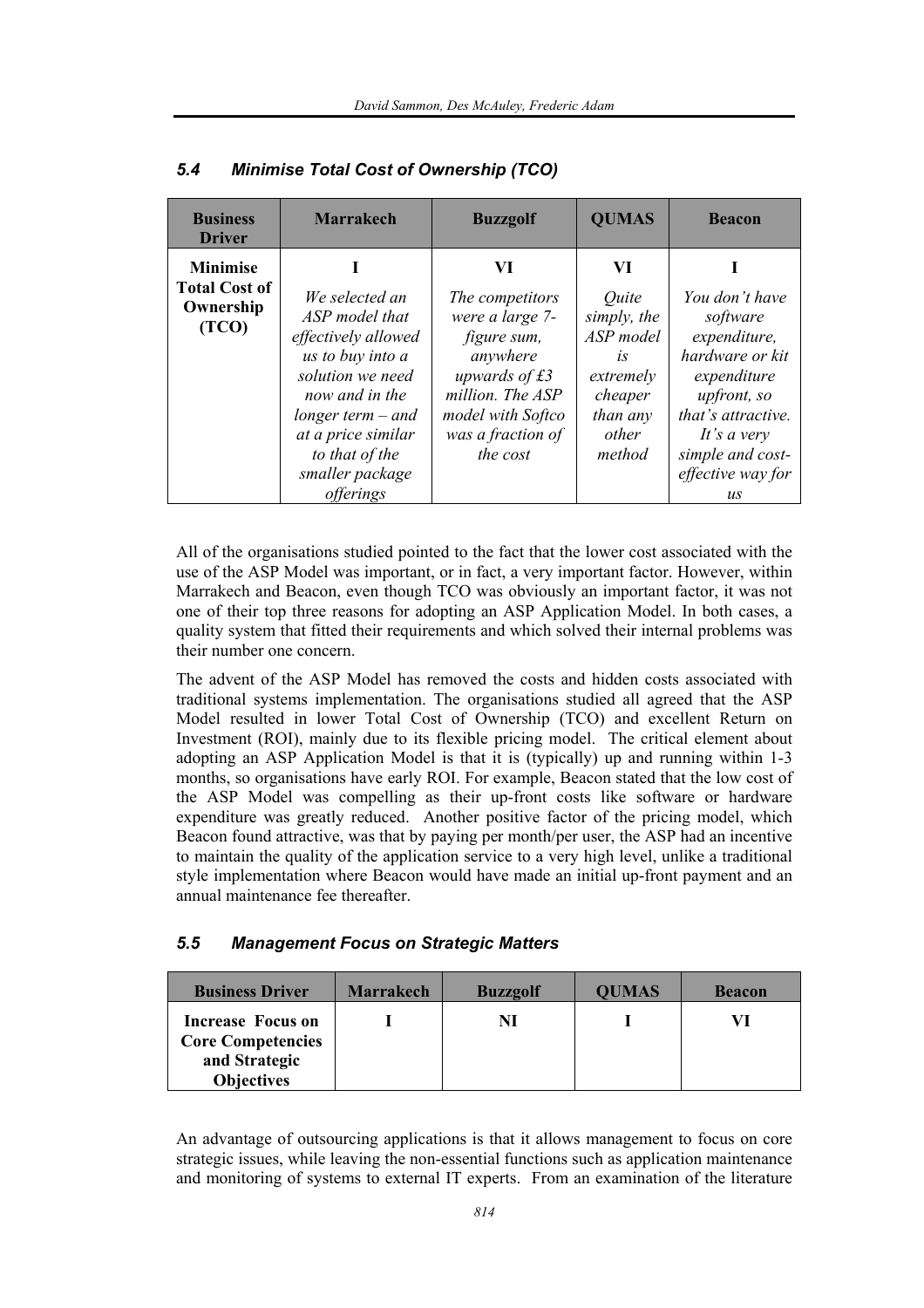on ASP, using the ASP Model does allow companies to concentrate on core and more important strategic issues. For example, Marrakech pointed out that as a result of the ASP Model, their more senior staff had more time to look at strategic matters and had a greater reporting role, however, it was not an important factor in the adoption. This appears to be the trend in all of the organisations studied. In three of the organisations studied it was considered an important or very important driver, however, the perceived importance of the driver was identified post-adoption when the organisation realised that they were not being slowed down by complicated issues like application problems.

The main reason for the discrepancy between Beacon (VI) and Buzzgolf (NI) is the attitude of the management to IT. Within Beacon, the Managing Director's approach was to deal with I.T. issues at arms length by outsourcing to someone who can do it quicker and better than them, and leave management concentrate on what they do best, which is selling travel. The ASP Model meant that Beacon could keep their IT expertise to a minimum and not employ high costing IT staff. According to the Managing Director of Beacon:

*service is still a crucial issue in the travel industry and having our IT outsourced is one way of freeing up staff. It also allows us to concentrate on business growth and cost savings. We will now have time to develop new services that would otherwise take longer to bring to market. If I am out worrying about it related issues like IT Communications or Software /Hardware problems, then we are doing a job that someone else can do better than we can. So if we are doing their job, someone else is doing mine. We are trying to focus on what we can do best and if we can get someone at a reasonable cost to take over our IT headaches then we will jump at it. What we don't want to do is employ people to maintain applications. It's a very simple and cost-effective way for us* 

However, the Buzzgolf approach was different because their core strategic focus is IT. Their focus was to understand IT as they are looking to be a one-stop golf 'Solutions Provider' in the next few years.

## **6. Towards an ASP Adoption (ASPA) Model**

The proposed ASP Adoption (ASPA) Model is presented in Table 5. The model is structured across four dimensions, namely, technical/business drivers, benefits of adoption, barriers to adoption, and future trends. The researchers decided to use these dimensions in an effort to extrapolate the important issues of concern from the cases. The perceived importance of the technical/business drivers, benefits of adoption, and barriers to adoption relates to their collective citing in existing ASP literature. The researchers believed that these three dimensions were in fact the key to understanding an organisations ASP adoption. Finally, the fourth dimension, future trends, offers the researchers an insight into possible future evolutions of the ASP market, which is a key for further assessing an organisations suitability for ASP Model adoption and assists ASPs in understanding the adopting clients important issues of concern.

The important issues of concern documented for each dimension emerged from an examination of the similarities across the four cases. The researchers attempted to present a set of findings that built upon existing research in the area of ASP Model adoption and added to the overall practical understanding of such adoptions. For example, on examining the barriers to adoption dimension, certain issues (in particular, customisation and bandwidth) are concerning the ASP more than the adopting client. However, within the future trends dimension, the important issues of concern are based on observations of specific trends that were highlighted by some of the ASP clients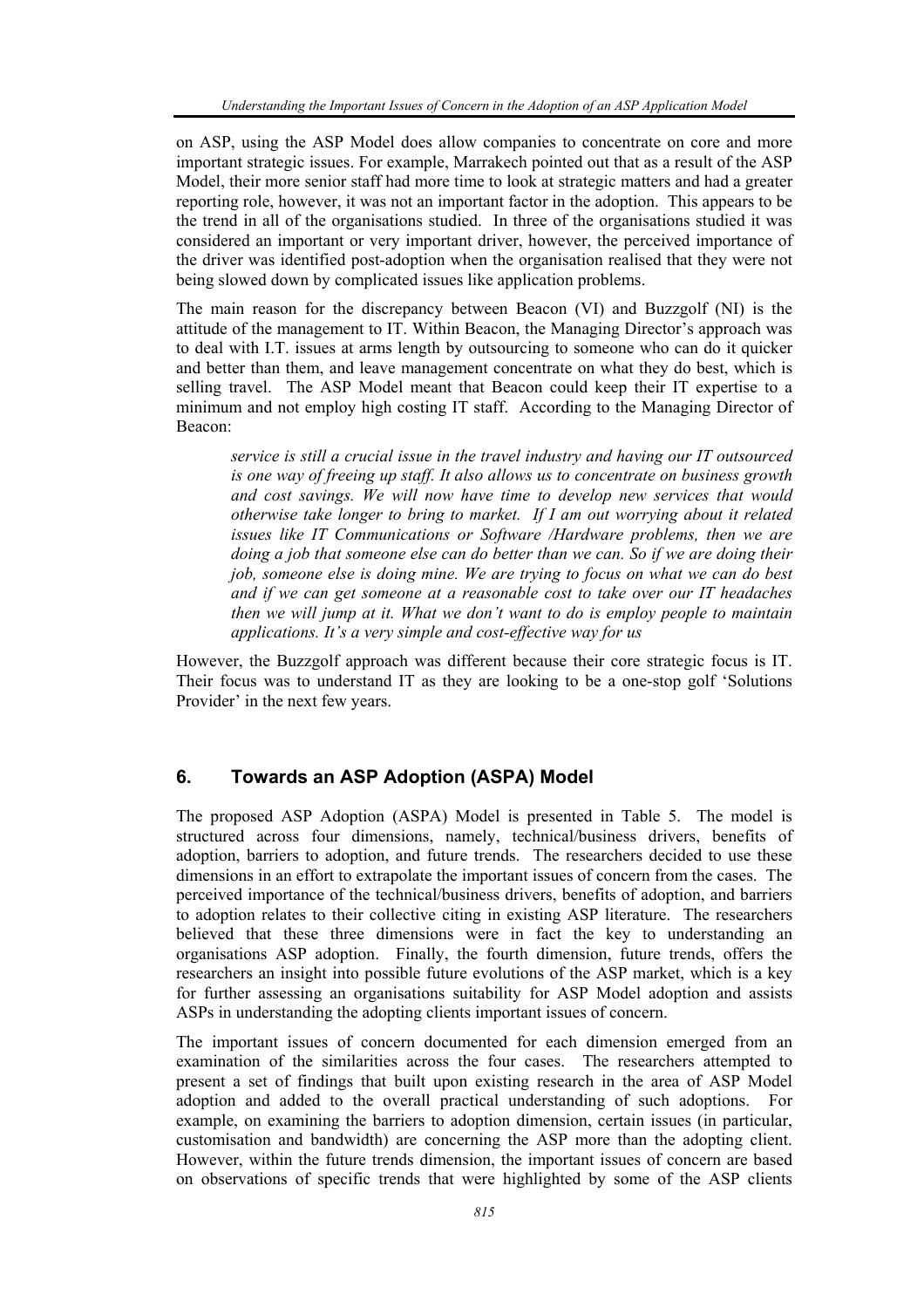regarding their ASP experience. For example, the fact that quick CRM implementations can be attained through adopting the appropriate ASP Model, may in the future result in an increased successful use of CRM systems, proves invaluable to both ASPs and adopting clients.

|                                       | <b>Important Issues of Concern</b>                                                                                                                                                                                                                                                |  |
|---------------------------------------|-----------------------------------------------------------------------------------------------------------------------------------------------------------------------------------------------------------------------------------------------------------------------------------|--|
| <b>Technical/Business</b>             | The need for a high quality system that meets requirements.                                                                                                                                                                                                                       |  |
| <b>Drivers</b>                        | The ability to access an application from any location.                                                                                                                                                                                                                           |  |
| <b>Benefits of</b><br><b>Adoption</b> | Adoption of an ASP Application Model does reduce the need for in-house IT<br>expertise and may introduce an overall reduction in staff count.                                                                                                                                     |  |
|                                       | Implementation life-cycle times are drastically reduced.                                                                                                                                                                                                                          |  |
|                                       | By design, the ASP Model benefits multi-site organisations.                                                                                                                                                                                                                       |  |
|                                       | Significantly reduces TCO and increases ROI.                                                                                                                                                                                                                                      |  |
|                                       | Benefits focus on core competencies and business growth.                                                                                                                                                                                                                          |  |
| <b>Barriers to</b><br><b>Adoption</b> | In all of the organisations studied the frequently referenced barriers to adoption<br>(Customisation, Security, Bandwidth, Integration, and Backup Service and Support)<br>were identified as low risk concerns.                                                                  |  |
|                                       | Customisation proved to be more of a problem for the ASP than the client.                                                                                                                                                                                                         |  |
|                                       | Security is now prerequisite on the internet, but outsourcing confidential data would<br>heighten security concerns for the client.                                                                                                                                               |  |
|                                       | Bandwidth is concerning the ASP more than the client. Occasional periods of<br>downtime are not serious enough to re-evaluate the quality of the ASP Model. The<br>service clients are getting through the ASP Model is far superior to their previous<br>systems infrastructure. |  |
|                                       | Bandwidth is not stopping organisations from using the ASP Model, it is the planning<br>behind purchasing the right levels of IT infrastructure.                                                                                                                                  |  |
| <b>Future Trends</b>                  | The role of the consultant in the ASP market will become redundant.                                                                                                                                                                                                               |  |
|                                       | An increase in high-mission critical process delivery over the ASP Model.                                                                                                                                                                                                         |  |
|                                       | The advantage of a quick CRM implementation through the ASP Model will become<br>a key factor in the successful use of CRM systems.                                                                                                                                               |  |
|                                       | Organisations with a high level of in-house IT expertise are as likely to use the ASP<br>Model.                                                                                                                                                                                   |  |
|                                       | A Successful ASP will have strong management.                                                                                                                                                                                                                                     |  |

*Table 5: The ASP Adoption (ASPA) Model* 

# **7. Conclusions**

To conclude, due to the fact that the ASP Model is relatively new, many organisations are unsure of the underlying important issues of concern associated with the adoption of an ASP Application Model. However, it has to be considered that from a market perspective, the software industry is moving in the direction of the ASP Model. Although the question still remains as to how fast this transformation is occurring?, organisations need to assess their suitability for the ASP Model, and the ASPs need to understand the important issues to achieving sustainable growth and customer momentum in the market. The ASPA Model, presented in Table 5, represents a synthesis of the important issues of concern derived from the organisations studied and presents some interesting initial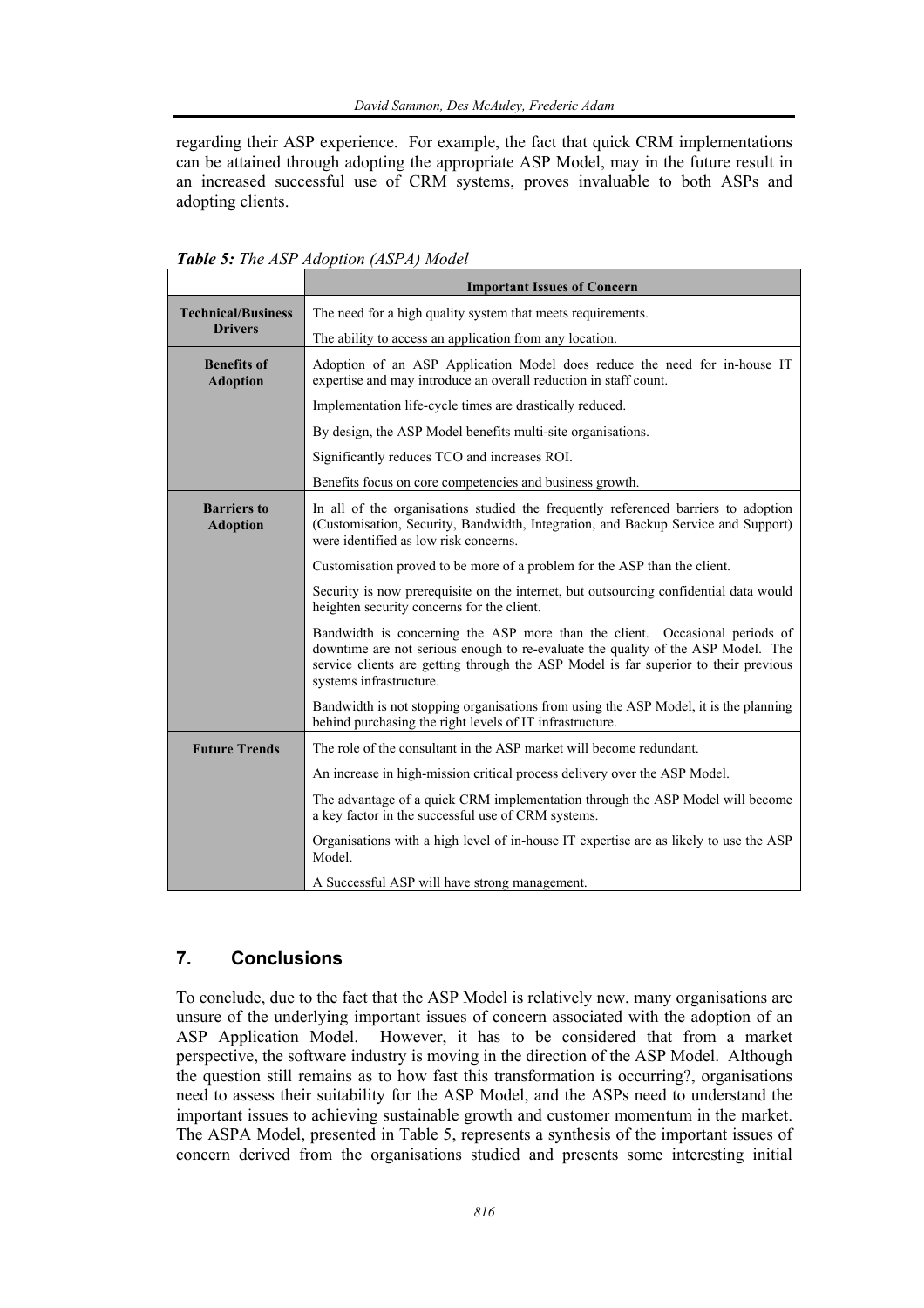findings, however, a more comprehensive study is required to extend and justify these findings.

#### **References**

- Adam, F. and O'Doherty, P., (2000) "Lessons from Enterprise Resource Planning Implementations in Ireland –Towards Smaller and Shorter ERP Projects", Journal of Information Technology, December 2000.
- Breathnach, E., (2000) "ASPs Getting business by the ASP", May, 2000, The Sunday Business Post, http://www.sbpost.ie/story.jsp?story=WCContent;id-3619
- Brown, J., (2001) "Advantage ASPs in technology game", www.euromoney.com/story2.asp?id=9572
- Brown, R., and Karamouzis, F., (2001) "The Services Value Chain: Forging the Links of Services and Sourcing", 24 September 2001, Gartner Note No: AV-14-5259, http://www4.gartner.com/DisplayDocument?doc\_cd=101148
- Chen, Y., and Gant, J., (2001) "Transforming E-Government Services: The Use of Application Service Providers in U.S. Local Governments", Proceedings of the 7th Americas Conference on Information Systems, August 3-5, 2001, pp.1605- 1610.
- Cherry Tree, (1999) "Application Service Providers Spotlight Report", October, 1999, www.cherrytreeco.com
- Cherry Tree, (2000) "2nd Generation ASPs", September, 2000, www.cherrytreeco.com.
- Collins, J., (2001) "Business not yet bitten by the ASP", October 16, 2001, www.TechCentral.ie, http://www.techcentral.ie/scope/120310- 210847.xml?showprintversion=true
- Davenport, T. H., (1998) "Putting the enterprise into the enterprise system", Harvard Business Review, Volume July - August 1998, pp. 104 -112.
- Dewire, D., (2001) "ASPs: Applications for Rent", Proceedings for the 7th Americas Conference on Information Systems, August 3-5, 2001, pp. 2275-2282.
- Greengard, S., (2000) "Applications for Rent", Business FinanceMag.com, May, 2000, http://www.businessfinancemag.com/archives/appfiles/Article.cfm?IssueID=331 &ArticleID=13632
- Haber, L., (2001), "ASPs: A State of the Market", January, 2001, http://itmanagement.earthweb.com/erp/article/0,,11981\_623101,00.html
- Hill, G.C., (2001), "Outsource, Integrate, Automate", January, 2001 http://www.business2.com/articles/mag/0,1640,9037|2,00.html
- Kakabadse, Kakabadse, Kouzmin, (2001) "The ASP Phenomenon: Liberation From Technology or Capture or Utility-Based or Rental IT Services", 11th Annual BIT Conferences on 'Constructing IS Futures', Manchester Metropolitan University Business School.
- Koch, C., (2000) "Boy, that was fast", Nov. 15, 2000 Issue of CIO Magazine, http://www.cio.com/archive/111500/boy.html
- Margulius, D., (2003) "Rise from the Ashes", InfoWorld, http://erp.iitoolbox.com/news/dispnews.asp?i=87620. 04/02/2003.